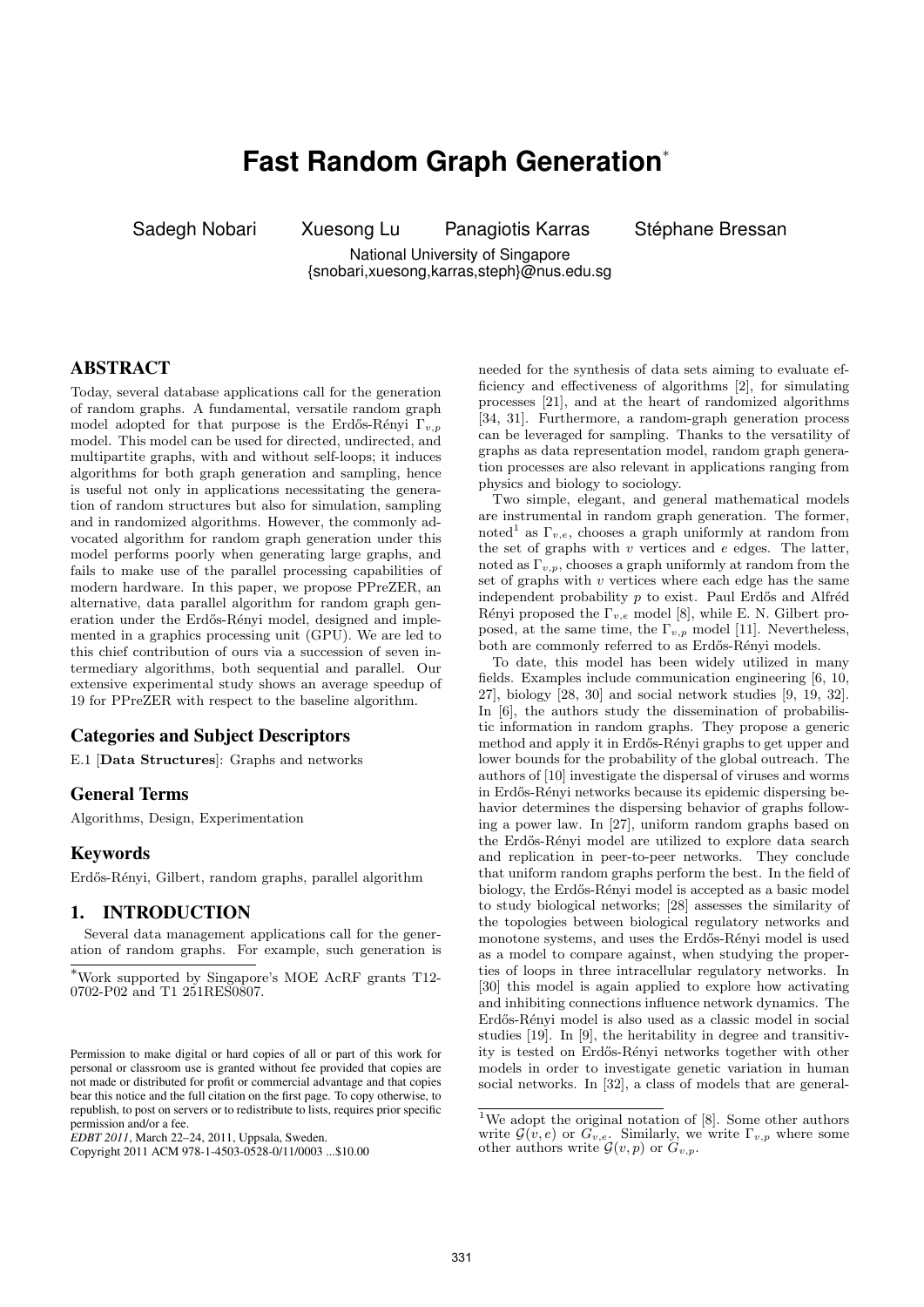izations of the Erdős-Rényi model is analyzed and applied to model social networks. Besides, these models are also used for sampling. Namely,  $\Gamma_{v,e}$  is a uniform random sampling of e elements from a set of v.  $\Gamma_{v,p}$  is a fixed, independent, and equiprobable random sampling of edges. Intuitively, generation corresponds to sampling the complete graph, while sampling usually chooses elements from an existing graph or data set [40]. Still, a sampling process can be effectively simulated using the random generation process as a component. These two models can be easily adapted to model directed and undirected graphs with and without self loops, as well as bi- and multipartite graphs.

Despite the omnipresence of random graphs as a data representation tool, previous research has not paid due attention to the question of efficiency in random graph generation. A naïve implementation of the basic Erdős-Rényi graph generation process, as given in the  $\Gamma_{v,p}$  model, does not scale well to very large graphs. In this paper we propose PPreZER, a novel, parallel algorithm for random graph generation under the  $\Gamma_{v,p}$  model<sup>2</sup>. For the sake of presentation, we outline our full algorithm via a progression of seven algorithmic proposals, bringing in one additional feature at each step. Each intermediate step in this progression forms a random graph generation algorithm in its own right, and the effect of each additional feature can be evaluated via a comparison of the algorithm that includes it to its predecessors. All our algorithms can be tuned to a specific type of graph (directed, undirected, with or without self-loops, multipartite) by an orthogonal decoding function.

We first propose a succession of four sequential algorithms. Our first algorithm,  $ER$ , is the naïve implementation of the random process of Gilbert's model. In our second algorithm, ZER, we exploit the availability of an analytical formula for the expected number of edges that can be skipped, in a geometric approach. Next, we improve this algorithm further to PreLogZER, which avoids an expensive computation of logarithms via pre-computation. Still, the skipping element in the algorithm can be implemented even more efficiently, using an acceptance/rejection [35] or Ziggurat [29] method. We add this additional feature in our PreZER algorithm.

Then we devise data parallel versions for the ER, ZER and PreZER algorithms. We refer to these data parallel versions as PER, PZER and PPreZER, respectively. We eschew developing a parallel version of PreLogZER, as the benefits this intermediary step brings are sufficiently understood in the sequential version. These three algorithms are implemented using the application programming interface CUDA from the C language, and executable on an off-the-shelve graphics card with a graphics processor unit (GPU). We do not use any specific synchronization mechanism proprietary to more sophisticated and more expensive hardware.

The remainder of this paper is structured as follows. The next section introduces the principles and properties of the Erdős-Rényi  $\Gamma_{v,p}$  model along with a baseline generation algorithm. Section 3 describes our three successive enhancements over the baseline sequential algorithm, namely ZER, PreLogZER and PreZER. Section 4 presents our design of the data parallel algorithms PER, PZER and PPreZER. We conduct an extensive empirical comparison of the performance of all seven algorithms in Section 5. We conclude and discuss our plans for future work in Section 7.

# 2. BASELINE ALGORITHM

A graph in the  $\Gamma_{v,p}$  model has v vertices, while each possible edge, i.e., any edge between a pair of vertices, appears with probability  $p$ . A particularly simple random process constructs at random a graph with an edge probability distribution corresponding to this model. The process only has to iteratively consider each possible edge and select it with probability p. In case of a directed graph with self-loops, this process selects each of the  $v^2$  possible edges with probability  $p$ . This process can be naïvely implemented by two loops over the  $v$  vertices, selecting an edge if a uniformly drawn random number between 0 and 1 is smaller than p. Algorithm 1 illustrates the pseudocode for this algorithm.

| <b>Algorithm 1:</b> Original ER                            |
|------------------------------------------------------------|
| <b>Input:</b> v: number of vertices, indexed 0 to $v-1$ ;  |
| $p:$ inclusion probability                                 |
| <b>Output</b> : $G$ : Erdős-Rényi graph                    |
| 1 $G = \emptyset$ :                                        |
| 2 for $i = 0$ to $v - 1$ do                                |
| for $j = 0$ to $v - 1$ do<br>3                             |
| Generate a uniform random number $\theta \in [0,1)$ ;<br>4 |
| if $\theta < p$ then<br>5                                  |
| $G \leftarrow (i, j);$<br>6                                |

Algorithm 1 is designed for a particular desired type of graph, i.e., a directed graph of  $v$  vertices with self-loops. Still, it is possible to implement an algorithm for the  $\Gamma_{v,p}$ model without prejudice to the particular desired graph type. Given the number of possible edges  $E$ , in a certain graph, it suffices to generate indices between 0 and  $E - 1$ . Such indices can be decoded with regard to the particular desired graph type.

For example, the edge corresponding to the index 13 for a directed graph of 5 vertices (labeled 0 to 4) with self-loops is the edge between vertex 2 and vertex 3. Algorithm 2 provides the pseudocode that produces this decoding. Similar coding and decoding functions are available for directed and undirected graphs, with and without self loops, as well as for multipartite graphs.

| <b>Algorithm 2:</b> Decoding                                    |  |
|-----------------------------------------------------------------|--|
| <b>Input:</b> $ind$ : edge index; $v$ : number of vertices      |  |
| <b>Output:</b> the decoded edge $(i, j)$ where the edge starts  |  |
| from vertex $i$ and ends at vertex $i$                          |  |
| 1 $i = \lfloor \frac{ind}{v} \rfloor$ ;<br>2 $j = ind \mod v$ ; |  |

The decoding aspect is orthogonal to the performance of the graph generation algorithm. Thus, any decoding can be relegated to the stage after graph generation. In the case of sampling, the decoding is rendered irrelevant, as a particular graph to be sampled is a given of the problem. In effect, without loss of generality, we omit the presentation of particular decoding algorithms. Such algorithms are the same for all sequential algorithms and could be parallelized in the same way for all data parallel algorithms, yielding the same further speedup. They are inconsequential to the performance study we are concerned with here.

We now rewrite the baseline ER algorithm using a single loop from 0 to  $E-1$  in Algorithm 3.

<sup>&</sup>lt;sup>2</sup>For the sake of simplicity, henceforward we refer to the  $\Gamma_{v,p}$ model as the Erdős-Rényi model.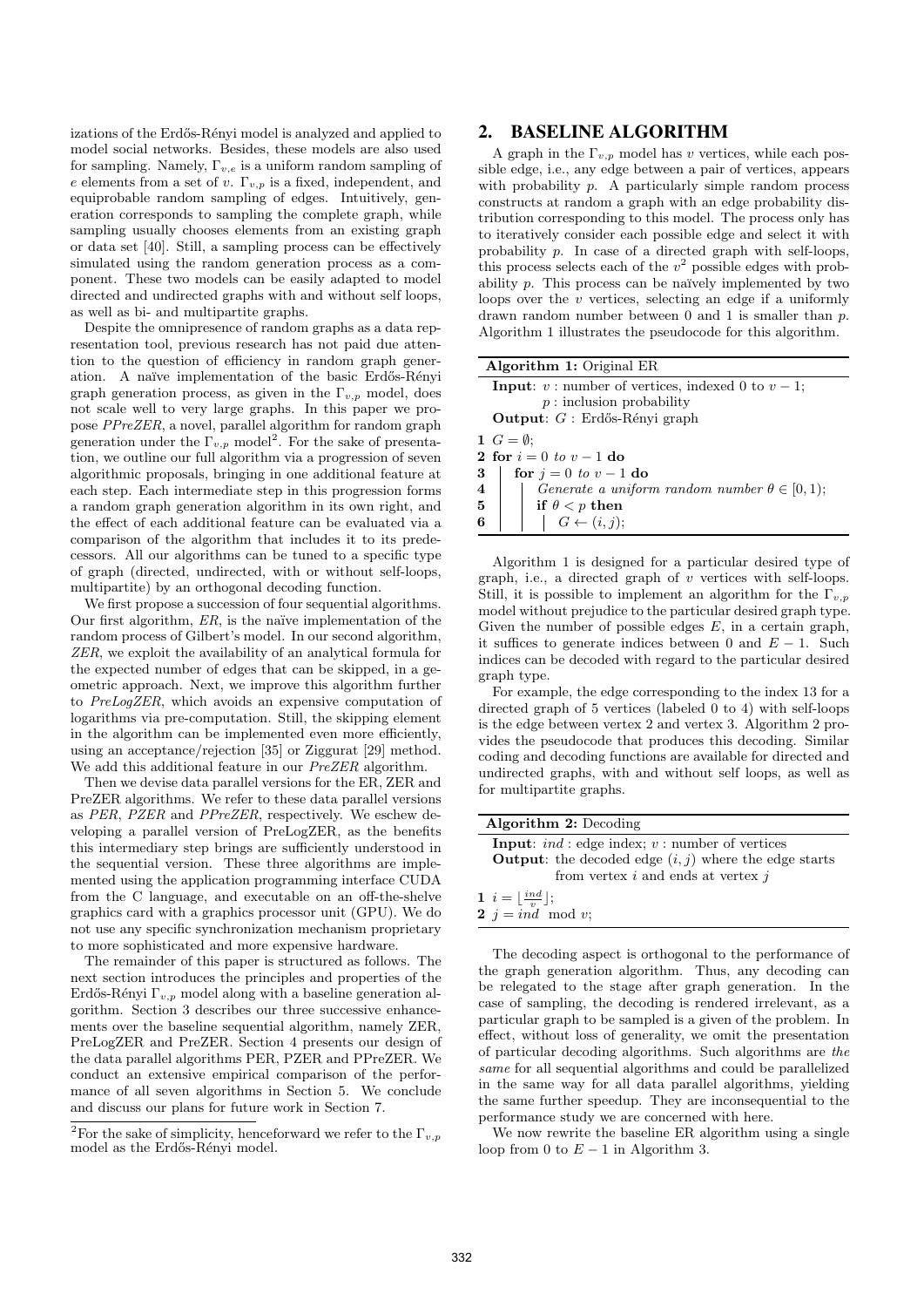**Algorithm 3:** ER **Input**:  $E$  : maximum number of edges;  $p:$  inclusion probability **Output**: G : Erdős-Rényi graph **1**  $G = \emptyset;$ <br>**2** for  $i =$ **2** for  $i = 0$  to  $E - 1$  **do**<br>**3** | *Generate a uniform* **3** Generate a uniform random number  $\theta \in [0, 1);$ <br>**4** if  $\theta < p$  then **if**  $\theta < p$  **then 5**  $\mid$   $G \leftarrow e_i;$ 

# 3. SEQUENTIAL ALGORITHMS

In this section we successively introduce three sequential algorithms for random graph generation in the  $\Gamma_{v,p}$ model, namely ZER, PreLogZER and PreZER. These algorithms exploit the geometric distribution corresponding to the Bernoulli process constituted by the ER algorithm as well as the idea of pre-computing and sampling from a distribution.

#### 3.1 Skipping Edges

The ER algorithm employs a process of successively selecting edges. This is a Bernoulli process with probability p and sequence length  $E$ , the total possible edges in the type of graph considered. The number of selected edges has a binomial distribution  $B(E, p)$ , hence the mean of the number of edges selected is:

$$
\mu = p \times E \tag{1}
$$

and its standard deviation is:

$$
\sigma = \sqrt{p \times (1 - p) \times E} \tag{2}
$$

At any step of the sequence, let  $k$  be the number of edges that are skipped before the next edge is selected. The value of  $k$  has a geometric distribution with parameter  $p$ . Its probability mass distribution, i.e., the probability that exactly  $k$ edges are skipped at any step of the sequence, is:

$$
f(k) = (1 - p)^k \times p.
$$
 (3)

The respective cumulative distribution function, expressing the probability that any number of edges from  $0$  to  $k$  is skipped, is:

$$
F(k) = \sum_{i=0}^{k} f(i) = 1 - (1 - p)^{k+1}
$$
 (4)

with mean  $\frac{1-p}{p}$  and standard deviation  $\frac{\sqrt{1-p}}{p}$ .

Following the above analysis, as argued in [2], we can avoid the per se computation of each skipped edge during the Bernoulli process. Instead, at the beginning of the process, and at any point at which an edge has been selected, we can randomly generate the number of skipped edges  $k$ and hence directly select the next  $(k + 1)^{th}$  edge. In order to generate the value of k, we reason as follows. Let  $\alpha$  be a number chosen uniformly at random in (0, 1]. Then, the probability that  $\alpha$  falls in interval  $(F(k-1), F(k))$  is exactly  $F(k) - F(k-1) = f(k)$ . In other words, the probability that k is the smallest positive integer such that  $\alpha \leq F(k)$ 

is  $f(k)$ . Then, in order to assure that each possible value of k is generated with probability  $f(k)$ , it suffices to generate  $\alpha$  and then calculate k as the *smallest* positive integer such that  $F(k) > \alpha$ , hence  $F(k-1) < \alpha < F(k)$  (or zero, if no such positive integer exists). Setting  $\varphi = 1 - \alpha$ , this condition is equivalently written as:

$$
1 - (1 - p)^k < \alpha \le 1 - (1 - p)^{k+1} \Leftrightarrow \tag{5}
$$

$$
(1-p)^{k+1} \le \varphi < (1-p)^k \tag{6}
$$

where  $\varphi$  is chosen uniformly at random in [0, 1]. By Equation 6,  $k$  is computed as

$$
k = \max(0, \lceil \log_{1-p} \varphi \rceil - 1) \tag{7}
$$

Then the expected value for k is:

$$
\mathcal{E}(k) = \lim_{l \to +\infty} \sum_{i=0}^{l} i \times (1-p)^{i} \times p = \frac{1-p}{p}
$$
 (8)

As we skip  $k$  edges, the offset of the next selected edge is  $k+1$ , with expected value  $\mathcal{E}(k+1) = \frac{1-p}{p} + 1 = \frac{1}{p}$ . If n skips are required to process all E vertices, then  $\sum_{i=1}^{n} \mathcal{E}(k+1) =$  $n \times \frac{1}{p} = E$ . Thus, the expected number of skips required to process all E vertices is  $\mathcal{E}(n) = p \times E$ .

#### 3.2 ZER

According to the preceding discussion, we can eschew the drawing of a random number for each single edge; it suffices to compute the offsets of edge-skipping steps instead. An algorithm that implements this idea is given in [2]; the edgeskipping process is reminiscent of a similar process in the Z Reservoir sampling algorithm [41], hence we name this algorithm ZER; its pseudocode is given in Algorithm 4.

| Algorithm 4: ZER                                                                     |
|--------------------------------------------------------------------------------------|
| <b>Input</b> : $E$ : maximum number of edges;                                        |
| $p:$ inclusion probability                                                           |
| <b>Output</b> : $G$ : Erdős-Rényi graph                                              |
| 1 $G = \emptyset$ :                                                                  |
| 2 $i = -1$ ;                                                                         |
| 3 while $i < E$ do                                                                   |
| 4 Generate a uniform random number $\varphi \in [0,1)$ ;                             |
| $5-1$<br>Compute the skip value $k = \max(0, \lceil \log_{1-p} \varphi \rceil - 1);$ |
|                                                                                      |

**6**  $i = i + k + 1;$ 

**7**  $G \leftarrow e_i;$ 

**8** Discard the last edge;

As argued in [2], a random sampling algorithm that exploits a skipping process is expected to be faster than the algorithm that explicitly considers each candidate sample; accordingly, ZER is expected to be faster than ER, as it considers only a fraction of the total number of edges. However, as we show in Section 5.2.1, this turns out not to be always the case, due to the logarithm computation overhead (Step 5 of ZER).

### 3.3 PreLogZER

We now turn our attention to this logarithm computation overhead that prevents ZER from achieving its full potential.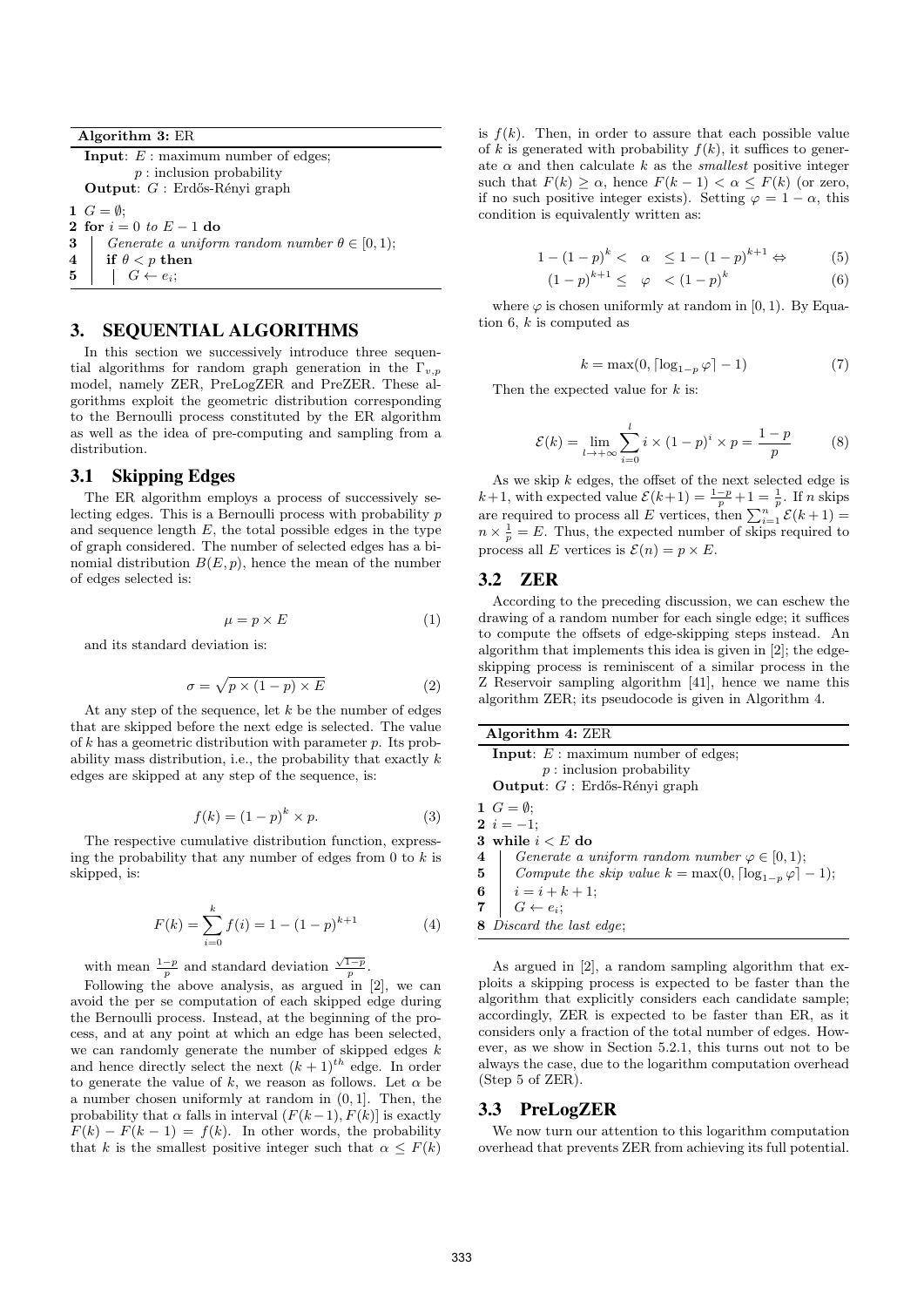If we generate a 16-bit random number  $\varphi \in (0, 1]$ , then  $\varphi$  can assume  $2^{16} = 65536$  different values. This is likely to be a small number relative to the number of times the logarithm function (Step 5 of ZER) is called. For instance, assume we generate a directed graph of  $v = 10,000$  vertices, hence  $E =$ 100, 000, 000 candidate edges, under probability  $p = 0.1$ . Then, we expect to calculate  $\mathcal{E}(n) = p \times E = 10,000,000$ logarithm calls.

In effect, it appears to be more economical to pre-calculate and store the logarithm values of all possible 65536 random numbers. Such preprocessing can be especially useful in the generation of multiple random graphs, and it is likely to bring a benefit in the generation of a single random graph alone. We call the algorithm that makes use of this preprocessing step PreLogZER; its pseudocode is presented in Algorithm 5.

| <b>Algorithm 5: PreLogZER</b> |                                                                                    |  |  |  |  |  |  |
|-------------------------------|------------------------------------------------------------------------------------|--|--|--|--|--|--|
|                               | <b>Input:</b> $E$ : maximum number of edges;                                       |  |  |  |  |  |  |
|                               | $p:$ inclusion probability                                                         |  |  |  |  |  |  |
|                               | <b>Output</b> : $G$ : Erdős-Rényi graph                                            |  |  |  |  |  |  |
|                               | 1 $G = \emptyset$ :                                                                |  |  |  |  |  |  |
|                               | 2 $c = \log(1-p)$ ;                                                                |  |  |  |  |  |  |
|                               | 3 for $i = 1$ to RAND MAX do                                                       |  |  |  |  |  |  |
| 4                             | $\left  log[i] = log(i/RAND\_MAX); \right.$                                        |  |  |  |  |  |  |
|                               | 5 $i = -1$ ;                                                                       |  |  |  |  |  |  |
|                               | 6 while $i < E$ do                                                                 |  |  |  |  |  |  |
| 7                             | Generate a uniform random number                                                   |  |  |  |  |  |  |
|                               | $\varphi \in [0,$ RAND_MAX);                                                       |  |  |  |  |  |  |
| 8                             | Compute the skip value $k = \max(0, \left  \frac{\log  \varphi }{c} \right  - 1);$ |  |  |  |  |  |  |
| 9                             | $i = i + k + 1;$                                                                   |  |  |  |  |  |  |
| 10                            | $\mid G \leftarrow e_i$                                                            |  |  |  |  |  |  |
|                               | 11 Discard the last edge;                                                          |  |  |  |  |  |  |

We have based our argument on the benefit brought about by PreLogZER on the assumption that we use 16-bit random numbers. Still, this benefit does not hold any more if we use random numbers of higher precision. Indeed, in the experiments of Section 5 we use 32-bit random numbers, which render the PreLogZER algorithm competitive only for very large graphs and relatively high probability values p, for which the expected number of logarithm calls exceeds  $2^{32}$ . Still, we wish our generation algorithm to be of general utility for reasonably-sized graphs and high random-number precision.

# 3.4 PreZER

Our first effort at avoiding the logarithm computation overhead was based on pre-computing all logarithm values we may need, so that we shall never need to compute one more than once. Still, the cost reduction would be much more effective if we avoided logarithm computation altogether. Indeed, instead of pre-computing the logarithm values themselves, it suffices to pre-compute the breakpoints of the cumulative distribution function  $F(k)$ , as follows.

According to Equation 3, the probability  $f(k)$  that k edges are skipped decreases as a function of  $k$ . Figure 1 illustrates the  $f(k)$  function for several values of p. In effect, the value of  $k$  is likely to be lower than some, sufficiently large, fixed integer  $m$ . Then, instead of computing the value of  $k$  as a function of  $\varphi = 1 - \alpha$  at each iteration, we can simply pre-compute the  $m+1$  breakpoints of the intervals in which random number  $\alpha$  is most likely to fall, from which the value of k is directly determined.



**Figure 1: f(k) for varying probabilities** p**.**

It then suffices to generate  $\alpha$  uniformly at random in the interval [0, 1) and compare it with  $F(k)$  for  $k = 0$  to m. We can then set the value of  $k$  to the smallest value such that  $F(k) > \alpha$ , or otherwise, if  $F(m) \leq \alpha$ , compute k by invoking an explicit logarithm computation as in ZER; such computations should be invoked rarely for sufficiently large values of  $m$ . The exact value of  $m$  is to be decided based on the requirement of the application at hand. Algorithm 6 gives the pseudocode for this PreZER algorithm.

|    | Algorithm 6: PreZER                                                     |  |  |  |  |  |  |
|----|-------------------------------------------------------------------------|--|--|--|--|--|--|
|    | <b>Input:</b> $E$ : maximum number of edges;                            |  |  |  |  |  |  |
|    | $p:$ inclusion probability                                              |  |  |  |  |  |  |
|    | <b>Output</b> : $G$ : Erdős-Rényi graph                                 |  |  |  |  |  |  |
|    | 1 $G = \emptyset$ :                                                     |  |  |  |  |  |  |
|    | 2 for $i=0$ to m do                                                     |  |  |  |  |  |  |
|    | <b>3</b> Compute the cumulative probability $F[i]$ ;                    |  |  |  |  |  |  |
|    | 4 $i = -1$ ;                                                            |  |  |  |  |  |  |
|    | $5 \; loop:$                                                            |  |  |  |  |  |  |
|    | 6 while $i < E$ do                                                      |  |  |  |  |  |  |
| 7  | Generate a uniform random number $\alpha \in (0,1]$ ;                   |  |  |  |  |  |  |
| 8  | $i=0;$                                                                  |  |  |  |  |  |  |
| 9  | while $j \leq m$ do                                                     |  |  |  |  |  |  |
| 10 | if $F[j] > \alpha$ then                                                 |  |  |  |  |  |  |
| 11 | Set the skip value $k = j$ ; Break;                                     |  |  |  |  |  |  |
| 12 | $i = i + 1$ ;                                                           |  |  |  |  |  |  |
| 13 | if $j = m + 1$ then                                                     |  |  |  |  |  |  |
| 14 | Compute the skip value $k = \lfloor \log_{1-p}(1-\alpha) \rfloor - 1$ ; |  |  |  |  |  |  |
| 15 | $i = i + k + 1$                                                         |  |  |  |  |  |  |
| 16 | $G \leftarrow e_i$                                                      |  |  |  |  |  |  |
|    | 17 Discard the last edge;                                               |  |  |  |  |  |  |
|    |                                                                         |  |  |  |  |  |  |
|    | PARALLEL ALGORITHMS                                                     |  |  |  |  |  |  |
|    |                                                                         |  |  |  |  |  |  |

In this section we leverage the parallel-processing capabilities of a Graphics Processing Unit to develop three successive data parallel algorithms for random graph generation in the  $\Gamma_{v,p}$  model. These algorithms are the data parallel counterparts of ER, ZER and PreZER. For the economy of the presentation, we leave PreLogZER out of the discussion, as the benefits it confers are overshadowed by those of PreZER.

### 4.1 GPU Essentials

Graphics Processing Units (GPUs) are intended to be used for tasks related to graphics applications, as their name suggests. However, their performance, general availability, and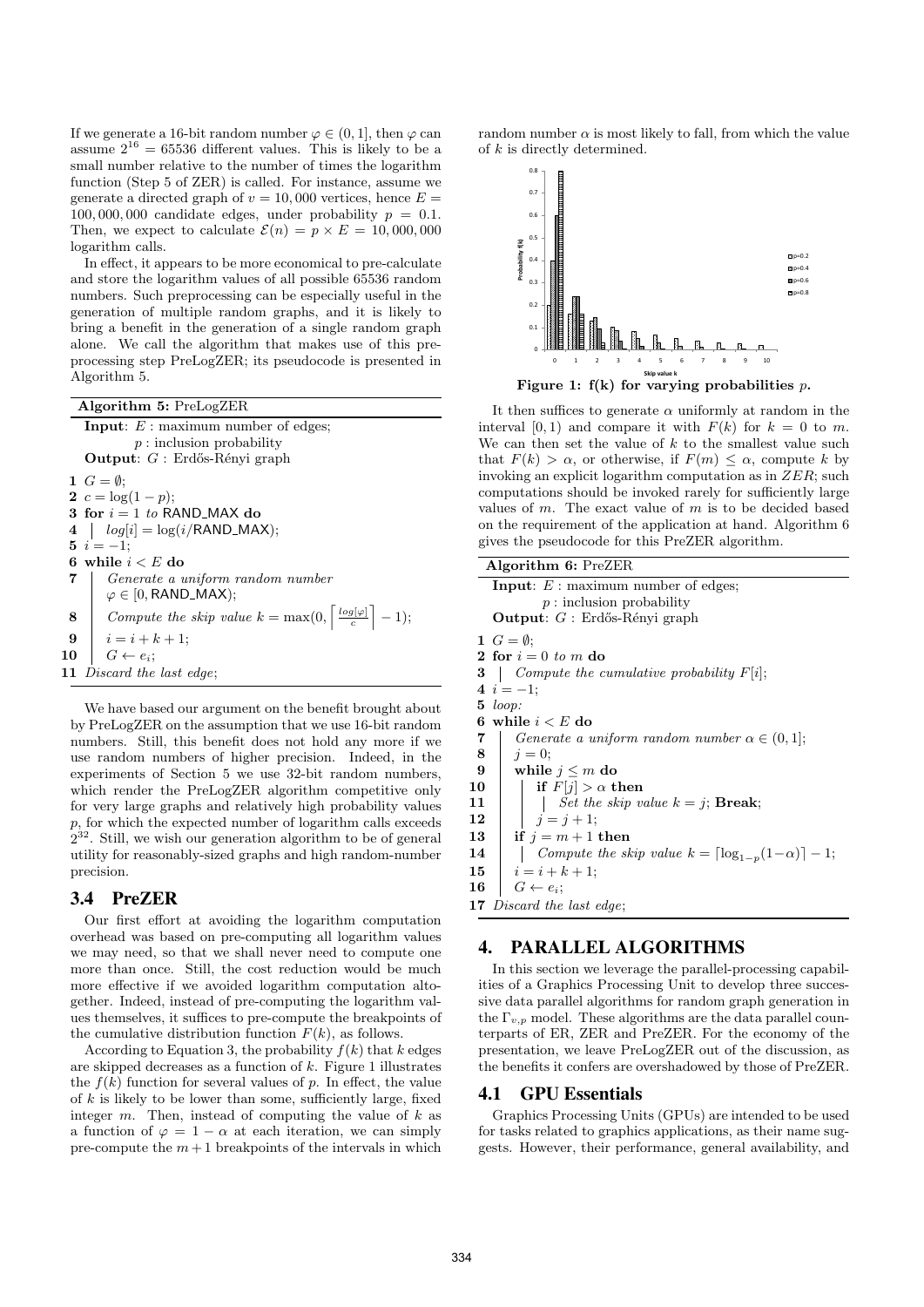cost render them excellent candidates for hosting generalpurpose algorithms as well. We exploit this potential, aiming to provide fast random graph generation algorithms that can be easily deployed on hardware that is likely to be available in most application scenarios.

### *4.1.1 GPU Architecture*

Modern GPUs are multiprocessors with multi-threading support. Currently, standard GPUs do not offer efficient synchronization mechanisms. However, their single-instruction multiple-threads architecture can leverage thread-level parallelism. The chief function of a multiprocessor GPU is to execute hundreds of threads running the same function concurrently on different data. Data parallelism is achieved by hardware multi-threading that maximizes the utilization of the available functional units.

As our implementation platform we use nVidia graphic cards, which consist of an array of Streaming Multiprocessors (SMs). Each SM can support a limited number of coresident concurrent threads, which share the SM's limited memory resources. Furthermore, each SM consists of multiple (usually eight) Scalar Processor (SP) cores. The SM performs all thread management (i.e., creation, scheduling, and barrier synchronization) entirely in hardware with zero overhead for a group of 32 threads called warp. The zero overhead of lightweight thread scheduling, combined with fast barrier synchronization, allow the GPU to efficiently support fine-grained parallelism.

#### *4.1.2 Programming the GPU*

In order to program the GPU, we use the C-language Compute Unified Device Architecture (CUDA) [1] parallelcomputing application programming interface. CUDA is provided by nVidia and works on nVidia graphic cards. The CUDA programming model consists of a sequential host code combined with a parallel kernel code. The former prepares the input data, orchestrates the invocation of the parallel code, manages the data transfer between main memory and GPU memory, and collects and processes the results; the latter is the actual code executed on the GPU.

#### *4.1.3 Parallel Pseudo-Random Number Generator*

In order to fully transpose our algorithm to parallel versions, we should generate random numbers on the GPU. Unfortunately, there is no programmatically accessible source of entropy that can be used to generate true random numbers on a GPU. There is no readily available GPU-based pseudo-random number generator either. While solutions as the one in [39] are available for older-generation GPUs, we wish our pseudo-random number generator to be fast, exploit the features of state-of-the-art programmable GPUs, and be able to generate independent uniformly distributed random numbers in every thread with a single seed. Most existing pseudo-random number generators designed for CPUs are difficult to adapt to a GPU in a way that satisfies the above requirements [17].

To satisfy our requirements, we use Langdon's pseudorandom number generator [24, 25], a data-parallel version of Park-Miller's pseudo-random number generator [33], also used for random sampling in the context of genetic programming [26]. Park-Miller's algorithm is a linear congruential generator (LCG) [23, 4] with increment equal to zero and transition function of the form  $x_{n+1} = (a \times x_n) \mod m$  with  $a = 16807$  and  $m = 2147483647$ . Park and Miller show that these settings generate a full period in the range from 1 to  $m-1$ , with equal probability for each number in this range [33]. For a correct implementation, multiplications in Park-Miller's random number generator must be on 46 bits. In [25], Langdon compared his GPU version of Park-Miller's pseudo-random number generator with the original implementation, and validated both using the method suggested by Park and Miller [33].

|   | <b>Algorithm 7: PLCG</b>                                     |
|---|--------------------------------------------------------------|
|   | <b>Input:</b> MasterSeed, ItemsPerThread                     |
|   | <b>Output:</b> $PRNG$ : list of random numbers of one        |
|   | thread                                                       |
|   | 1 $a = 16807$ ;                                              |
|   | 2 $m = 2147483647$ ;                                         |
|   | <b>3</b> reciprocalm = $\frac{1.0}{m}$ ;                     |
|   | $4 \; seed = MasterSeed + ThreadNumber;$                     |
|   | 5 for $i = 0$ to ItemsPerThread do                           |
| 6 | $temp = seed \times a$                                       |
| 7 | $\varphi = (temp - m \times floortemp \times reciprocalm));$ |
| 8 | $seed = \varphi$ ;                                           |
| 9 | $PRNG \leftarrow \varphi$ ;                                  |

Algorithm 7 shows the pseudocode for our implementation of Langdon's pseudo-random generator. For our purposes, we produce a block of B random numbers. Each streaming multiprocessor concurrently generates a vector of random numbers of size  $\frac{B}{|threads|}$ . Each thread is seeded differently. Then, the vectors are concatenated to produce the final block of random numbers. It suffices to initialize the pseudo-random generator with different seed on each stream [24], using a single master seed from which individual thread seeds are derived. A simple way to create an individual seed for each thread is to add the thread number to the master seed. Langdon shows that, despite the dependence of neighboring thread numbers, for most practical purposes, it suffices to discard the first 3 random numbers to obtain independent random numbers thereafter [24]. We adopt this method.

### *4.1.4 Parallel Prefix Sum*

Another fundamental primitive we need for parallelizing our algorithms is an algorithm that creates a sequence of partial sums from an existing sequence of numbers. Such an algorithm has been proposed by Iverson [20], known as Prefix Sum or Scan with Sum Operation. Prefix sum comes in two variants: inclusive and exclusive. Given an input sequence  $a_i$ , inclusive prefix sum generates the sequence  $b_i =$  $a_0 + a_1 + \cdots + a_i$ , while *exclusive* prefix sum generates the sequence  $b_i = a_0 + a_1 + \cdots + a_{i-1}$ .

A GPU-based implementation of prefix sum is given by Horn [16] and optimized by Hensley et al. [15]. Both these implementations have  $O(n \log n)$  complexity, while a sequential scan requires only  $O(n)$ . Sengupta et al. [38] propose a  $O(n)$  GPU-based data-parallel prefix sum algorithm, which is further tuned for CUDA [37, 36]. This algorithm consists of two phases: the up-sweep (also known as reduce) and the down-sweep phase, illustrated in Figure 2. In Figure 2a, sequence 0 is the original sequence. The elements of the subsequent sequences are computed by adding values of elements of the preceding one, as shown in the figure. For instance,  $a_{0-1}$  in sequence 1 is the sum of  $a_0$  and  $a_1$  in se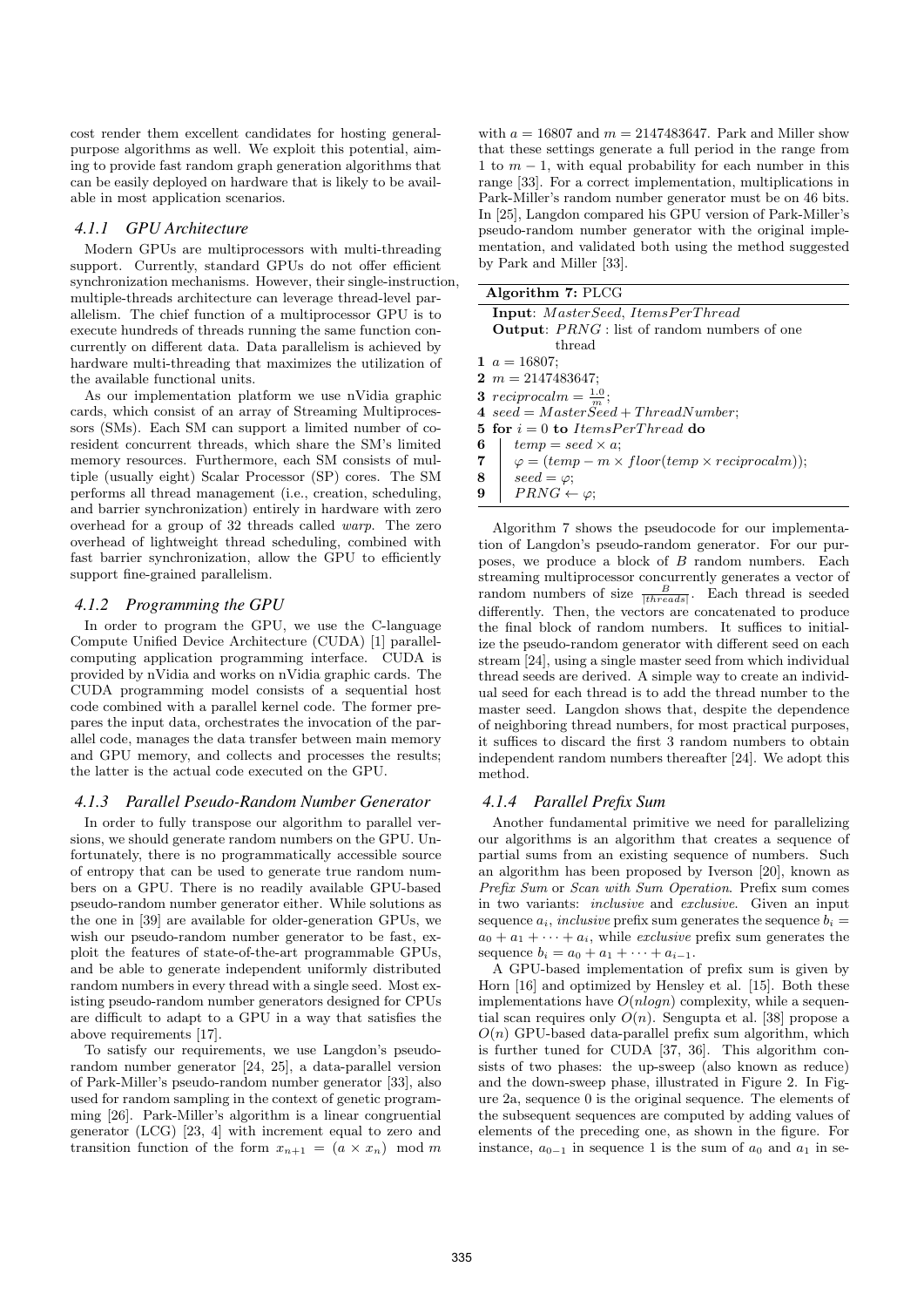quence 0, as indicated by the arrows. In Figure 2b, sequence  $0$  (on top) is the result of the upsweep operation. Straight arrows indicate sum, as previously, while curly arrows indicate a swap of elements. The eventual result (bottom of Figure 2b) is the desired prefix sum sequence.



On a GPU, this algorithm suffers from multiple threads accessing the same bank. It requires artificial padding to prevent such conflicts. Sengupta et al. propose an approach based on the hierarchy model of threads in CUDA that avoid padding [36]. We use Sengupta et al.'s implementation of both inclusive and exclusive prefix sums.

#### *4.1.5 Parallel Stream Compaction*

Last, in our parallelization scheme we employ stream compaction, a method that compresses an input array  $A$  into smaller array  $B$  by keeping only the elements that verify predicate  $p$ , while preserving the original relative order the elements [16].

Stream compaction consists of two phases. A scan phase computes an exclusive parallel prefix sum on the given predicate list (see Section 4.1.4). In effect, the result of  $th$ scan can provide the addresses of those edges that passes the predicate, as those locations in the parallel prefix sur list that differ from their successor. Then, a scatter phase organizes the edge indices into the final edge in a parallelprocessing manner, using the list generated by the scan phase [16]. The scatter operation is natively accessible in recent GPUs, rendering stream compaction considerably more efficient. Figure 3 illustrates its working for an array of 1 elements.



**Figure 3: Stream Compaction for** 10 **elements.**

# 4.2 PER

The ER algorithm naturally lends itself to parallelization. A straightforward way for rendering it parallel is to spread predefined portions of a complete graph's edge set  $E$  among the available processing units. The thread running in each unit checks independently each edge in its assigned group against a uniform random number, independently generated as in Section 4.1.3, and sets a corresponding edge predicate to 1 if the condition is satisfied, otherwise to 0.

The resulting predicate list can be used to represent the generated graph. However, such a representation would be inefficient in most practical cases, where the probability  $p$  is relatively low and, therefore, the generated graph relatively sparse, resulting into a predicate list of many 0 entries. All such 0 entries would have to be kept in the processing units' memory and later transferred to the master CPU. We devise a more efficient method in our PER algorithm, the data parallel version of ER, as follows.

Instead of explicitly maintaining the unselected edges, we discard edges with predicate value 0 from the edge list. We perform this discarding operation in a parallel manner. We first compute the total number of selected edges, in parallel, via an exclusive parallel prefix sum on the predicate list (see Section 4.1.4). Then, we proceed to extract the location of each selected edge via the scatter phase of the parallel stream compaction operation, using the result of the parallel prefix sum, as in Section 4.1.5. The pseudocode for the overall PER algorithm is given in Algorithm 8.

|    | Algorithm 8: PER                                           |
|----|------------------------------------------------------------|
|    | <b>Input:</b> $E$ : maximum number of edges;               |
|    | $p:$ inclusion probability                                 |
|    | <b>Output</b> : $G$ : Erdős-Rényi graph                    |
|    | 1 $G = \emptyset$ ;                                        |
|    | 2 $B =  threads ;$                                         |
|    | <b>3</b> Iterations $=\frac{E}{B}$ ;                       |
|    | 4 for $i = 0$ to <i>Iterations</i> – 1 do                  |
| 5  | $T=\emptyset$ :                                            |
| 6  | $R=\emptyset$ :                                            |
| 7  | In parallel : Generate B random numbers $\theta \in [0,1)$ |
|    | in an array $R$ ;                                          |
| 8  | $PL = \emptyset$ ;                                         |
| 9  | In parallel : for each $\theta \in R$ do                   |
| 10 | $T \leftarrow \theta$ 's position in $R + i \times B$ ;    |
| 11 | if $\theta < p$ then                                       |
| 12 | $PL \leftarrow 1$ ;                                        |
| 13 | else                                                       |
| 14 | $PL \leftarrow 0$ ;                                        |
| 15 | <i>In parallel</i> : Perform Parallel Stream Compaction    |
|    | on $T$ wrt $PL$ ;                                          |
| 16 | $G \leftarrow T$ ;                                         |
|    |                                                            |

The main parameter of the PER algorithm is the number of threads per block from which we derive the number of edges per thread in order to process the total number of edges. Figure 3 illustrates, in effect, the working of PER for a set of ten edges.

# 4.3 PZER

We proceed to develop a data parallel version of ZER, which we call PZER. The two building blocks of PZER are (i) a data parallel pseudo-random number generator for the computation of the skip values, and (ii) an inclusive parallel prefix sum for the computation of absolute edge indices. PZER iteratively computes blocks of edges until the maximum index is reached.

We employ the pseudo-random generator presented in Section 4.1.3. Again, the generated random numbers are used to compute the skip value as for the ZER algorithm (Equation 7). These values can indeed be calculated independently and concurrently. However, in order to correctly derive the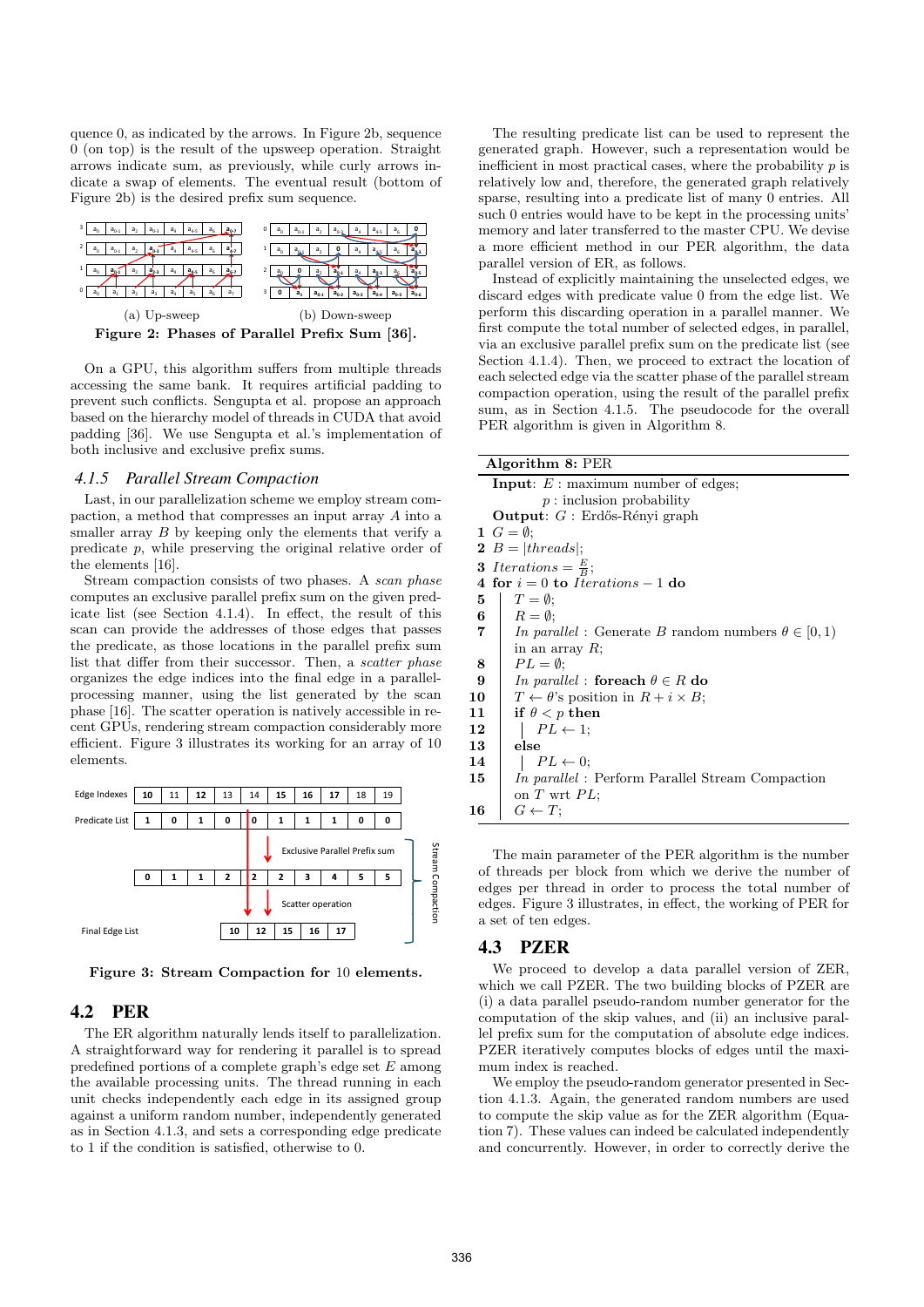absolute edge indices from these skip values, each processing unit needs to know the location of its starting edge. This starting edge location can only be disclosed, for each processing unit, once all edges preceding the group of edges handled by that unit have been processed.

In order to address this problem, we separate skip value generation from edge index computation. In effect, each processing unit first generates sufficient skip values. Then, once all units have stored their generated skip values, we compute the overall absolute index values via a parallel prefix sum operation (see Section 4.1.4) over the full skip value list. The pseudocode for this PZER algorithm is given in Algorithm 9.

**Algorithm 9:** PZER

|                | <b>Input</b> : $E$ : maximum number of edges;                               |
|----------------|-----------------------------------------------------------------------------|
|                | $p:$ inclusion probability;                                                 |
|                | $\lambda$ : parameter of the block size                                     |
|                | <b>Output</b> : $G$ : Erdős-Rényi graph                                     |
|                | 1 $G = \emptyset$ :                                                         |
|                | 2 $L = 0$ ;                                                                 |
|                | 3 $\sigma = \sqrt{p \times (1-p) \times E}$ ;                               |
|                | 4 $B = (p \times E) + (\lambda \times \sigma);$                             |
|                | 5 while $L < E$ do                                                          |
| 6              | $R=\emptyset$ :                                                             |
| $\overline{7}$ | In parallel : Generate B random numbers $\varphi \in [0,1)$                 |
|                | in an array $R$ ;                                                           |
| 8              | $S=\emptyset$                                                               |
| 9              | In parallel : for each $\varphi \in R$ do                                   |
| 10             | Compute the skip value $k = \max(0, \lceil \log_{1-n} \varphi \rceil - 1);$ |
| 11             | $S \leftarrow k$                                                            |
| 12             | <i>In parallel</i> : Perform Parallel Prefix Sum on S;                      |
| 13             | $G = G \cup S$                                                              |
| 14             | $L =$ Last Edge Index in G;                                                 |
|                |                                                                             |

Figure 4 illustrates how PZER generates the absolute edge index list with probability  $p = 0.1$  and block size of 10.

| Skip List       | a | 33 |    |                               | 42 | 32  |     |     |     | ٠   |
|-----------------|---|----|----|-------------------------------|----|-----|-----|-----|-----|-----|
|                 |   |    |    | Inclusive Parallel Prefix sum |    |     |     |     |     |     |
| Final Edge List | a | 42 | 47 | 51                            | 93 | 125 | 131 | 132 | 156 | 159 |

#### **Figure 4: Generating edge list via skip list in PZER.**

The main parameter of the PZER algorithm is the block size it works with. If that size is too large, then too many threads will perform unnecessary computations. If the same is too small, then there will be too many iteration steps of the main while loop of the algorithm, attenuating its parallel character. Thus, a tradeoff between unnecessary computations and potential loss of parallelism emerges.

To strike a balance in this tradeoff, we biased the algorithm slightly towards the side of excessive computations, using a block size that is a number of  $\lambda$  standard deviations larger than the mean number of edges as given in Equations 1 and 2. Thus, we use block size  $B = (E \times p) + (\lambda \times p)$  $\sqrt{p(1-p) \times E}$ , where E is the maximum number of edges in the graph, and  $\lambda$  the number of standard deviations added to the mean value of the number of skips.

# 4.4 PPreZER

Eventually, we devise a data parallel version of PreZER, which we call PPreZER. This algorithm forms the culmination of our effort. PPreZER shares the structure of PZER, but includes a pre-computation of  $m$  probability values, which are then used to guide the sampling from the logarithmic distribution, as in PreZER. The pseudocode for PZER is given in Algorithm 10.

|    | <b>Input</b> : $E$ : maximum number of edges;                           |
|----|-------------------------------------------------------------------------|
|    | $p:$ inclusion probability;                                             |
|    | $m:$ number of pre-computations;                                        |
|    | $\lambda$ : parameter of the block size                                 |
|    | <b>Output</b> : $G$ : Erdős-Rényi graph                                 |
|    | 1 $G = \emptyset$ :                                                     |
|    | 2 for $i=0$ to m do                                                     |
|    | <b>3</b> Compute the cumulative probability $F(i)$ ;                    |
|    | 4 $L = 0$ ;                                                             |
|    | 5 $\sigma = \sqrt{p \times (1-p) \times E}$ ;                           |
|    | 6 $B = (p \times E) + (\lambda \times \sigma);$                         |
|    | 7 while $L < E$ do                                                      |
| 8  | $R=\emptyset$ :                                                         |
| 9  | In parallel : Generate B random numbers $\alpha \in (0,1]$              |
|    | in an array $R$ ;                                                       |
| 10 | $S=\emptyset;$                                                          |
| 11 | In parallel : for each $\alpha \in R$ do                                |
| 12 | $i=0;$                                                                  |
| 13 | while $j \leq m$ do                                                     |
| 14 | if $F[i] > \alpha$ then                                                 |
| 15 | Set the skip value $k = j$ ;                                            |
| 16 | <b>Break</b>                                                            |
| 17 | $j = j + 1;$                                                            |
| 18 | if $j = m + 1$ then                                                     |
| 19 | Compute the skip value $k = \lfloor \log_{1-p}(1-\alpha) \rfloor - 1$ ; |
| 20 | $S \leftarrow k$ ;                                                      |
| 21 | <i>In parallel</i> : Perform Parallel Prefix Sum on S;                  |
| 22 | $G = G \cup S;$                                                         |
| 23 | $L =$ Last Edge Index in G;                                             |
|    |                                                                         |

The main parameters of PPreZER are the block size B, which is set, as in PZER, and  $m$ , the largest value of skip whose probability is pre-computed.

## 5. PERFORMANCE EVALUATION

In this section we evaluate the performance of all the algorithms we have presented and introduced to each other.

### 5.1 Setup

We ran the sequential algorithms on a 2.33GHz Core 2 Duo CPU machine with 4GB of main memory under Windows XP. The parallel algorithms ran on the same machine with a GeForce 9800 GT graphics card having 1024MB of global memory, 14 streaming processors (i.e., 112 scalar processors) and a PCI Express  $\times 16$  bus. All algorithms were implemented in Visual C++ 9.0.

In the default settings, we set the algorithms to generate directed random graphs with self loops, having 10,000 vertices, hence at most 100,000,000 edges. We measure execution time as user time, averaging the results over ten runs. The m parameter for PreZER and PPreZER is set to 9, a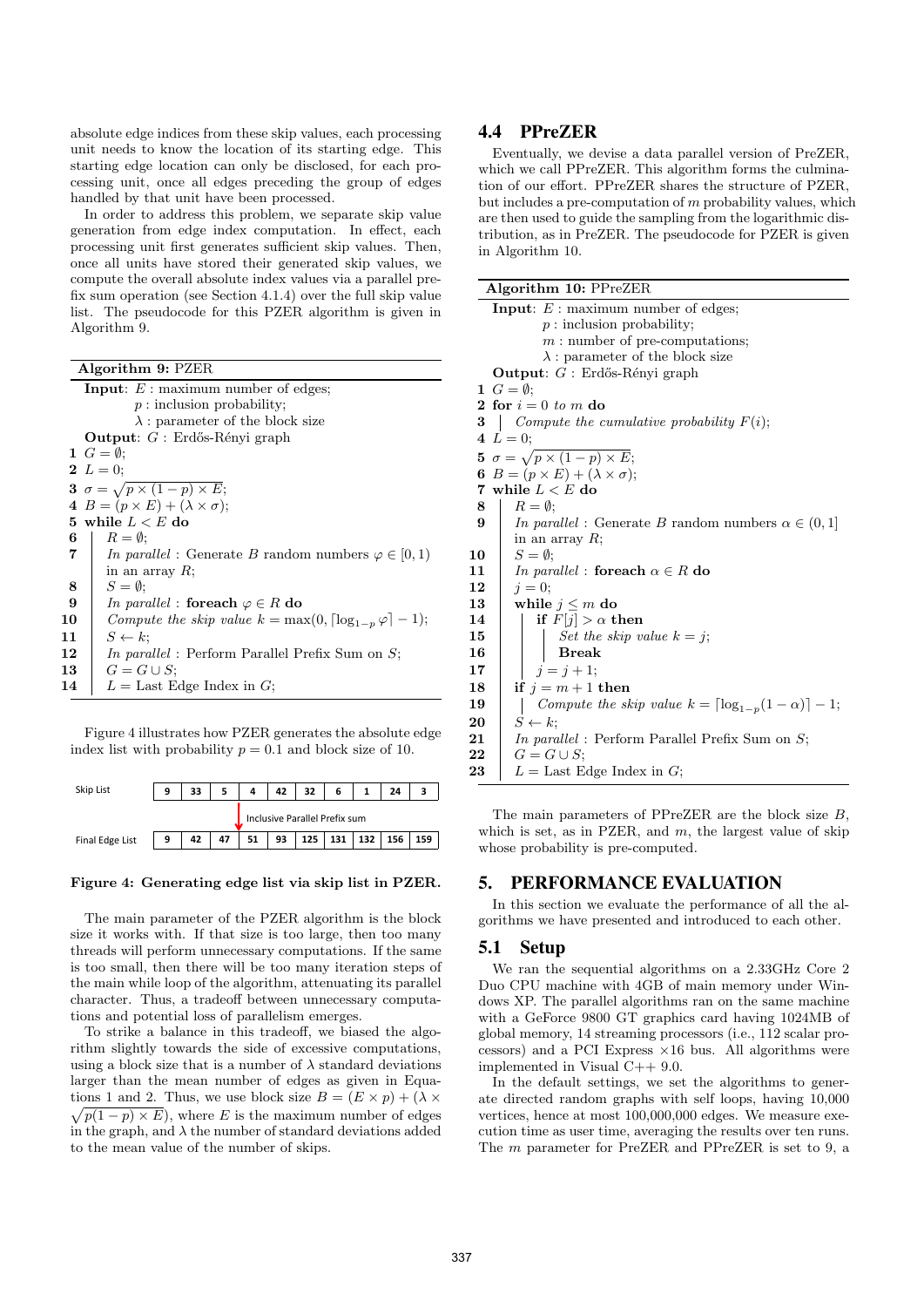value which is empirically determined to yield the best performance, as discussed in subsection 5.2.6. The block size for PZER and PPreZER is set to  $(p \times E) + (\lambda \times \sqrt{p(1-p) \times E}),$ with  $E = 10^8$  and  $\lambda = 3$ , which is found to be the value that yields best performance, as discussed in subsection 5.2.6.

### 5.2 Results

### *5.2.1 Overall Comparison*

We first turn our attention to the execution time of the six main compared algorithms, namely ER, ZER, PreZER, PER, PZER and PPreZER, as a function of inclusion probability  $p$ . Figure 5 shows the results, with the best parameter settings in those algorithms where they are applicable.



**Figure 5: Running times for all algorithms.**



**Figure 6: Running times for small probability.**

We observe that both ZER and PreZER become faster as the value of  $p$  decreases. This is expected, given that smaller values of  $p$  offer more opportunities to skip edges. Still, these two relatively naive edge-skipping algorithms are not consistently faster than ER. ZER remains faster than ER only for probability values up to  $p = 0.3$ ; this poor performance is explained by the overhead due to logarithm computations. PreZER is more efficient than ER for probability values up to  $p = 0.7$ ; after that point, the advantage of having precomputed values does not suffice to achieve better performance.

All three parallel algorithms are significantly faster than the sequential ones for all values of  $p$ ; the only exception to this observation is that PER is slightly slower than ZER and PreZER for very small values of  $p$ , as it has to generate E random numbers whatever the value of  $p$ . Figure 6 illustrates the effect of such small values of  $p$  on execution time on logarithmic axes.



**Figure 7: Speedup for all algorithms over ER.**



**Figure 8: Speedup for parallel algorithms over their sequential counterparts.**

### *5.2.2 Speedup Assessment*

Next, Figure 7 presents the average speedup over the baseline ER algorithm, for the other five algorithms in the comparison, as a function of p. The average speedup for PreZER, PER, PZER and PPreZER are 1, 1.5, 7.2, 19.3, 19.2, respectively. Besides, for  $p \leq 0.5$ , the average speedup for ZER, PreZER, PER, PZER and PPreZER are 1.3, 2, 8.4, 29.9 and 29.4, respectively.

In addition, in Figure 8 we gather the average speedup of each parallel algorithm over its sequential counterparts. The average speedup for PER, PZER and PPreZER over their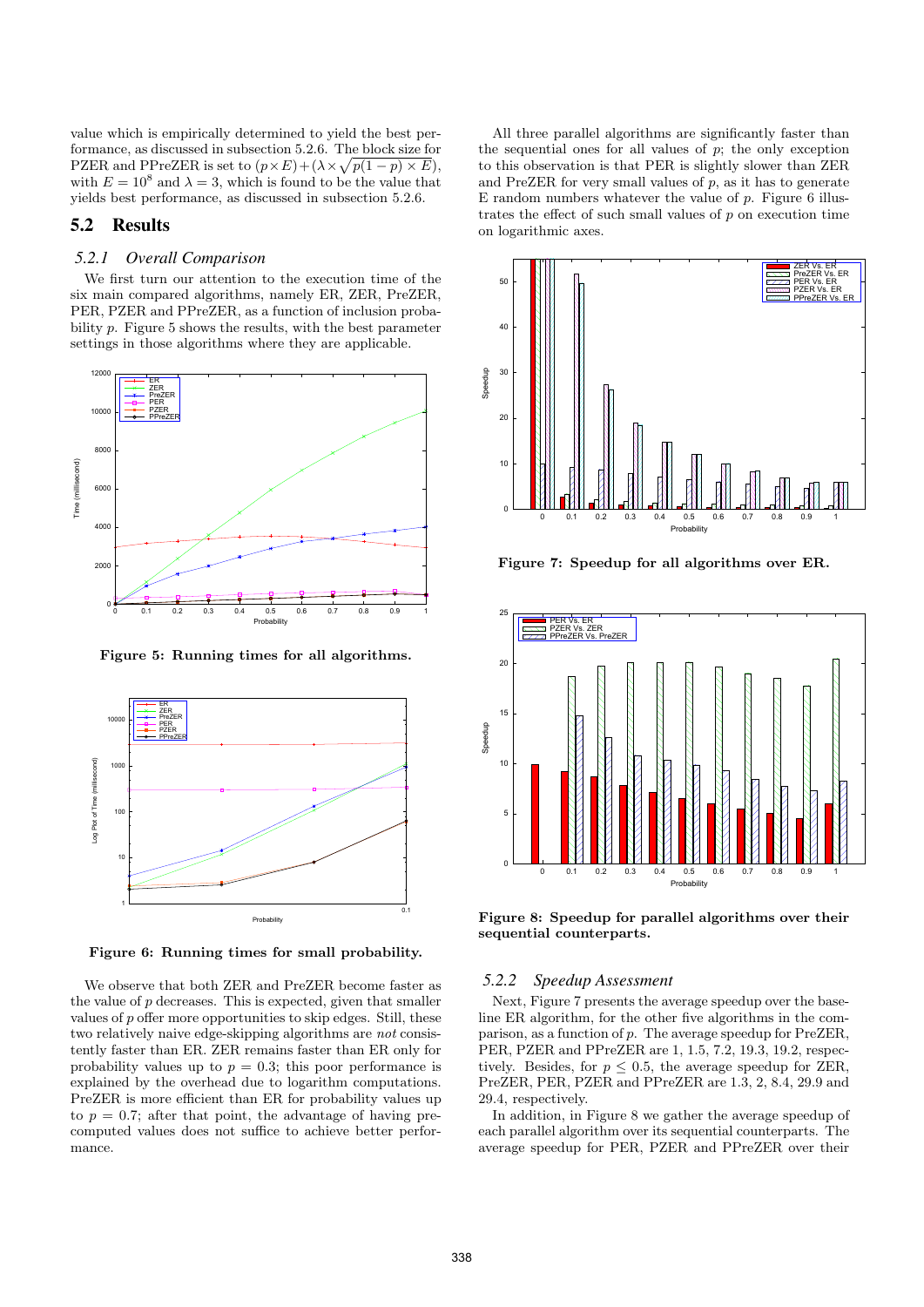sequential version are 7.2, 22.8 and 11.7, respectively. For  $p \leq 0.5$  the average speedup for PER, PZER and PPreZER are 8.4, 23.4 and 13.7, respectively.



**Figure 9: Running times for parallel algorithms.**



**Figure 10: The times for pseudo-random number generator with skip for PZER and PPreZER and check for PER.**

### *5.2.3 Comparison among Parallel Algorithms*

Now we focus our attention on the comparison among the three parallel algorithms in our study. Figure 9 shows the overall execution times for these three algorithms only. For all probability values, PZER and PPreZER are faster than PER. PPreZER is slightly faster than PZER for probabilities greater than 0.4 and slightly slower or identical for the rest. This result arises from the handling of branching conditions by the GPU, as concurrent threads taking different execution paths are serialized. In order to verify this supposition, we compared only the time spent for random number generation by the three algorithms. Figure 10 shows the results, which verify the same performance pattern. We conclude that PZER and PPreZER are the fastest algorithms for random graph generation in our study.



**Figure 11: Speedup of the parallel algorithms against themselves for**  $\Gamma_{v=10K,p=0.1}$  graphs



**Figure 12: Runtime of the parallel algorithms for varying thread-blocks for**  $\Gamma_{v=10K,p=0.1}$  **graphs** 

# *5.2.4 Parallelism Speedup*

Now we evaluate the performance speedup gained solely by virtue of parallelism. For that purpose, we assess, for each parallel algorithm, its performance speedup while varying the number of thread-blocks it employs, while fixing the number of threads per block to half warp, i.e. 16. In this set of experiments, we generate 100  $\Gamma_{v=10K,p=0.1}$  graphs and we report the average time. Figures 11 and 12 depict two different aspect of our results.

Figure 11 presents the speedup of each parallel algorithm against the version of itself running with one thread-block. The runtime charts, in Figure 12, show the total amount of time spent for each parallel algorithm. The results show that the greater the number of thread-blocks is, the faster the algorithm. This result holds for up to 64 thread-blocks, as the hardware configuration does not afford more benefits from parallelism under the specific  $v$  and  $p$  values in this experiment.

#### *5.2.5 Size Scalability*

In all hitherto experiments, we have used a constant graph size (i.e., number of vertices) and tuned probability  $p$  or the number of thread-blocks we employ. Still, the question of scalability of our algorithms to larger graph sizes also needs to be addressed. Figures 13, 14, and 15, show the execution time results for three different probability values, as a function of increasing number of vertices.

The results reconfirm our previous findings and carry them forward to larger graph structures in terms of vertices. They verify that the difference between ZER and PreZER is at-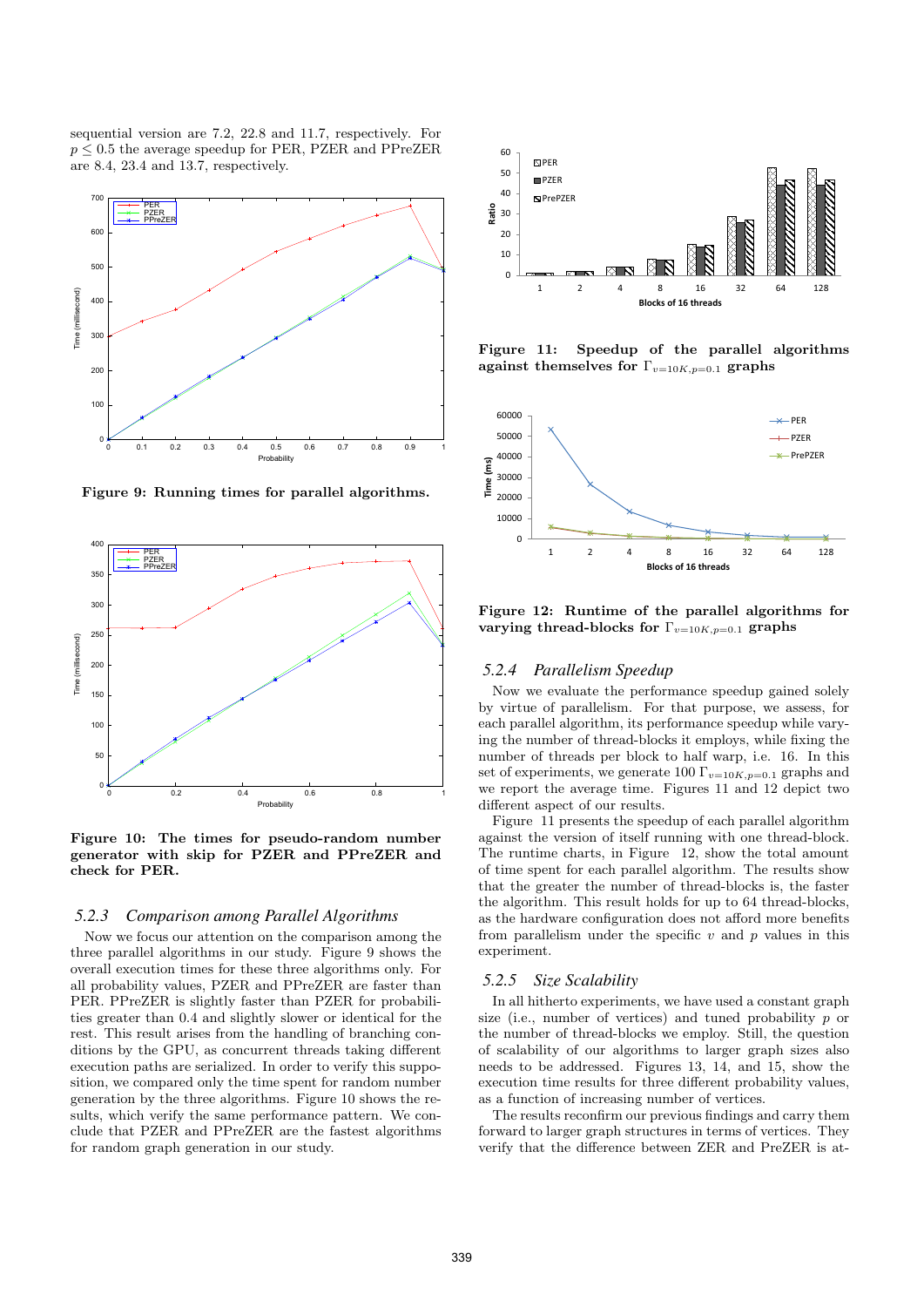tenuated for smaller values of  $p$ , while the advantages of skip-based parallel algorithm are amplified for such smaller probability values.



**Figure 13: Runtime for varying graph size,**  $p = 0.001$ 



**Figure 14: Runtime for varying graph size,**  $p = 0.01$ 

#### *5.2.6 Performance Tuning*

We also conducted an experimental study to aid our tuning decisions. We shortly report our findings here.

CUDA's threads are organized in a two-level hierarchy: a batch of threads forms a thread-block and a collection of thread-blocks makes a grid. A warp is a group of 32 threads. A thread-block must have at least four warps, i.e. 128 threads, to fully utilize the hardware resources and hide the latencies [1]. Our experiments suggest that the optimal thread-block configuration strongly depends on the particular requirements of the running algorithm. In Section 5.2.4 we have seen an instance where a given thread-block configuration did not confer more benefits from parallelism after crossing a threshold.

We have experimented with different values of the  $m$  parameter, the largest value of skip whose probability is precomputed in PreZER and PPreZER. Our experiments have shown that there are only marginal benefits to be gained for m values larger than 9, due to the tradeoff discussed in Section 4.3. We used the value  $m = 9$  in our experiments.

Furthermore, we have experimented with different values of the size-of-block parameter  $\lambda$  in the PZER and PPreZER



**Figure 15: Runtime for varying graph size,**  $p = 0.1$ 

implementation. Our experiments have shown that performance improves with increasing  $\lambda$  up to  $\lambda = 3$ , with not much to gain thereafter, due to the over-computation overhead (see Section 4.3). Thus, we have used the value  $\lambda = 3$ in our experiments.

## 5.3 Discussion

A possible objection to the significance of our results is the fact that the speedup achieved is gained over an algorithm which is already relatively fast compared to time needed to store the results in secondary memory. Indeed the time to write individual or buffered results to disk dominates the generation. However, this is not the case when the graph remains in main memory. Besides, the relevance and applicability of our results is enhanced by the increasing availability of flash memory storage and the proliferation of graph-based techniques, methods, and simulation requirements in modern data management tasks.

Our algorithms are efficient for generating graphs that fit in main memory for further processing but also for larger graphs to be further processed concurrently, in parallel, or in a streaming fashion. This is even more the case when the graphs remain in the memory of the GPU for further processing. Still, for the sake of a fair comparison, our experiments have been conducted with all results written to main memory.

# 6. RELATED WORK

Graphs constitute such a versatile data model that they are used in almost every domain of science and humanities.

Random graphs [3] are used for the generation of synthetic data sets for the evaluation of effectiveness and efficiency of graph processing methods. They are also used in simulation [21], randomized algorithms [13], and sampling [40]. In the domain of information and knowledge management, they are used in such applications as web mining and analysis [22, 5], data mining [18], and social network analysis [32], among a multitude of other examples.

It has been properly argued that Erdős-Rényi random graphs are generally not representative of real-life graphs, such as communication networks, social networks, or molecular structures, which exhibit specific degree distributions and resulting properties. However, if real-life graphs significantly differ from Erdős-Rényi graphs, one still needs Erdős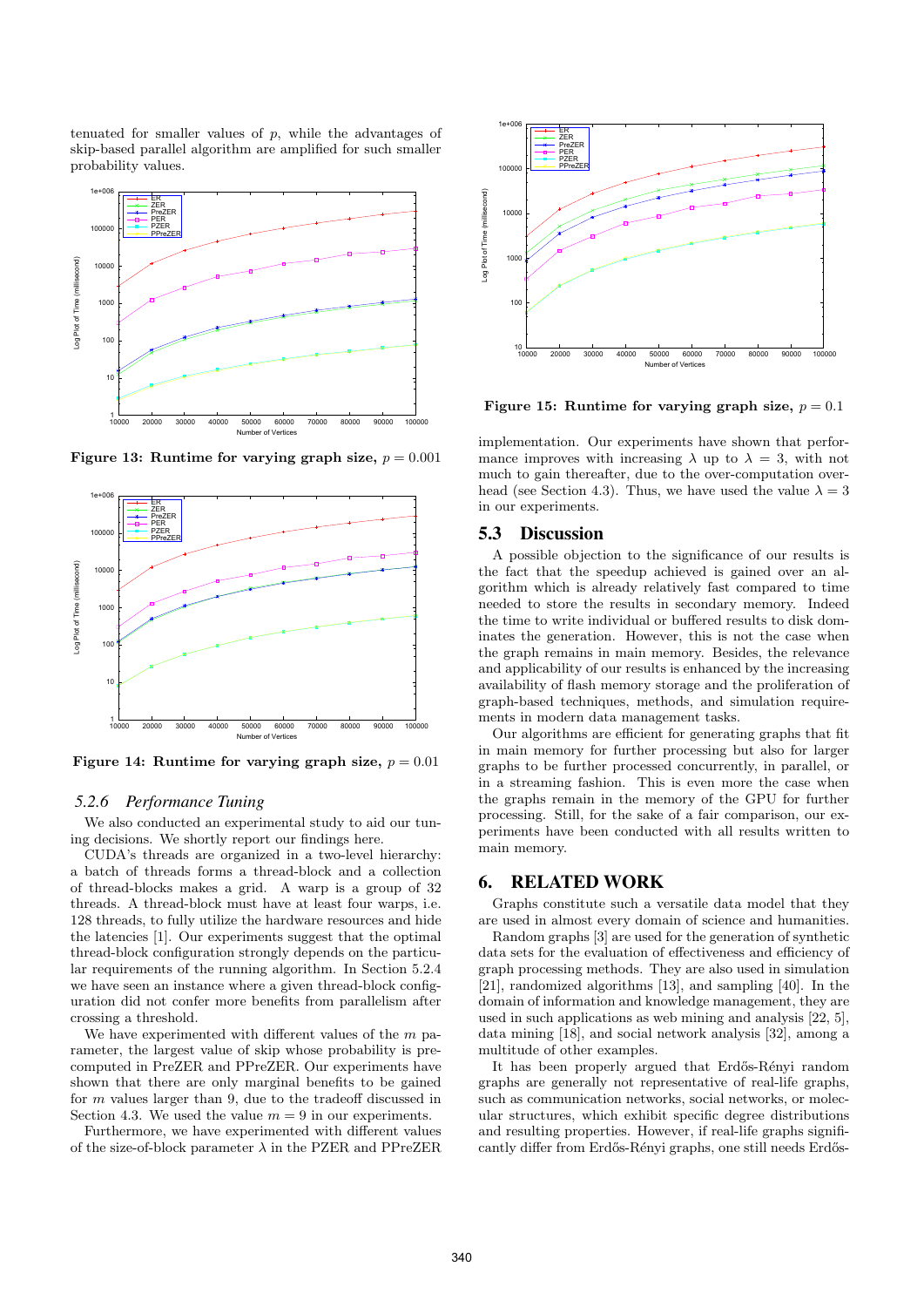Rényi models to characterize these differences and quantify their significance. The generation of random graphs with prescribed constraints generally requires different and more complex machinery. The prevalent approach is the usage of mixing Markov chains, as found in [12], for the generation of random structures as bipartite graphs of transactions and items with prescribed degree constraints.

The authors of [42] distinguish between matching-based models and switching-based models. Mixing-Markov-chainsbased generation leverages switching-based models. The two models referred to as Erdős-Rényi models were proposed in 1959 by Paul Erdős and Alfréd Rényi, for  $\Gamma_{v,e}$  in [8], and E.N. Gilbert in [11], for  $\Gamma_{v,p}$ , respectively. They are matching-based models. The two models indeed coincide when  $v$ , the number of vertices of the total graph, becomes sufficiently large and  $e \approx E \times p$ , where E is the maximum number of possible edges.

The Erdős-Rényi models can be used to sample existing graphs or other data structures. To this extent, Reservoir sampling [41] can be seen as a continuous sampling algorithm in the  $\Gamma_{v,e}$  model, where e is the size of the Reservoir. The authors of [40] propose a sampling algorithm for counting triangles in graph based on the  $\Gamma_{v,p}$  model. They discuss a MapReduce [7] implementation of their algorithm that shares the conceptual design of our PER data parallel algorithm: generate and test vertices in parallel and compact the result.

As we have discussed, the said model induces a simple generation algorithm. To our knowledge, the authors of [2] were the first to discern that this algorithm can be improved by leveraging the geometric distribution of the number of elements skipped. This idea is similar to the one used in Reservoir algorithm Z of [41] for reservoir sampling of streams. We refer to this algorithm as ZER. Still, unfortunately, the theoretical improvement announced in [2] cannot be achieved in practice because of the overhead of the logarithm computation.

We are not aware of any other attempt to enhance the efficiency of random graph generation. In our effort, the availability of a GPU gave us the motivation and the opportunity to successfully tackle this task. The absence of readily available random generators on graphic processors [24] and the data structures of the processor and of the CUDA framework [1] posed additional challenges that we were able to address.

# 7. CONCLUSIONS

### 7.1 Summary of Contribution

This paper has led to the proposal of two new algorithms for the generation of random graphs in the Erdős-Rényi model  $\Gamma_{v,p}$ , namely PreZER and PPreZER. In order to motivate, explain, and evaluate this work, we have outlined a succession of algorithm leading to our two flagship contributions. The baseline algorithm, ER, and the three enhancements thereupon, namely ZER, PreLogZER and PreZER, are sequential algorithms. The three algorithms PER, PZER and PPreZER are data parallel versions of their sequential counterparts designed for graphics cards and implemented in CUDA. To our knowledge, PreZER is the fastest known sequential algorithm, while PZER and PPreZER can both claim the title of the fastest known parallel algorithms for a GPU. They yield average speedups of 1.5 and 19 over the baseline algorithm, respectively. These results enable significant efficiency gains in modern data management tasks, simulations, and applications, whenever they call for the generation of a random graph.

### 7.2 Future Work

Currently, we are studying ways to build efficient stream sampling algorithms using the techniques developed for PZER and PPreZER. Such an alteration involves the careful design of the communication protocol between the incoming stream of data managed by the central processor and the graphic card memory, on the one hand, as well as of the streamed production of results, on the other hand. We are also studying the generation of other random structures with prescribed constraints. We study alternatives to the mixing Markov chain approach that would allow us to devise and cast new algorithms in both the random generation and random sampling frameworks at the same time. The main applications that we are contemplating are in the fields of data mining and social networks anonymization in the spirit of [12] and [14].

#### 8. REFERENCES

- [1] CUDA Zone: Toolkit & SDK. http://www.nvidia.com/object/what is cuda new.html.
- [2] V. Batagelj and U. Brandes. Efficient generation of large random networks. Physical Review E, 71(3):036113, 2005.
- [3] B. Bollobas. Random graphs. Academic Press, 2nd edition, 2001.
- [4] P. Bratley, B. L. Fox, and L. E. Schrage. A Guide to Simulation, page 397. Springer, 2nd edition, 1987.
- [5] A. Z. Broder, R. Kumar, F. Maghoul, P. Raghavan, S. Rajagopalan, R. Stata, A. Tomkins, and J. L. Wiener. Graph structure in the web. Computer Networks, 33(1-6):309–320, 2000.
- [6] S. Crisóstomo, U. Schilcher, C. Bettstetter, and J. Barros. Analysis of probabilistic flooding: How do we choose the right coin. In IEEE ICC, 2009.
- [7] J. Dean and S. Ghemawat. MapReduce: simplified data processing on large clusters. In OSDI, 2004.
- [8] P. Erdős and A. Rényi. On random graphs I. Publicationes Mathematicae, 6:290–297, 1959.
- [9] J. H. Fowler, C. T. Dawes, and N. A. Christakis. Model of genetic variation in human social networks. PNAS, 106(6):1720–1724, 2009.
- [10] A. J. Ganesh, L. Massoulié, and D. F. Towsley. The effect of network topology on the spread of epidemics. In INFOCOM, 2005.
- [11] E. N. Gilbert. Random graphs. The Annals of Mathematical Statistics, 30(4):1141–1144, 1959.
- [12] A. Gionis, H. Mannila, T. Mielikäinen, and P. Tsaparas. Assessing data mining results via swap randomization. TKDD, 1(3), 2007.
- [13] S. Hanhijärvi, G. C. Garriga, and K. Puolamäki. Randomization techniques for graphs. In SDM, 2009.
- [14] M. Hay, G. Miklau, D. Jensen, D. F. Towsley, and P. Weis. Resisting structural re-identification in anonymized social networks. PVLDB, 1(1):102–114, 2008.
- [15] J. Hensley, T. Scheuermann, G. Coombe, M. Singh, and A. Lastra. Fast summed-area table generation and